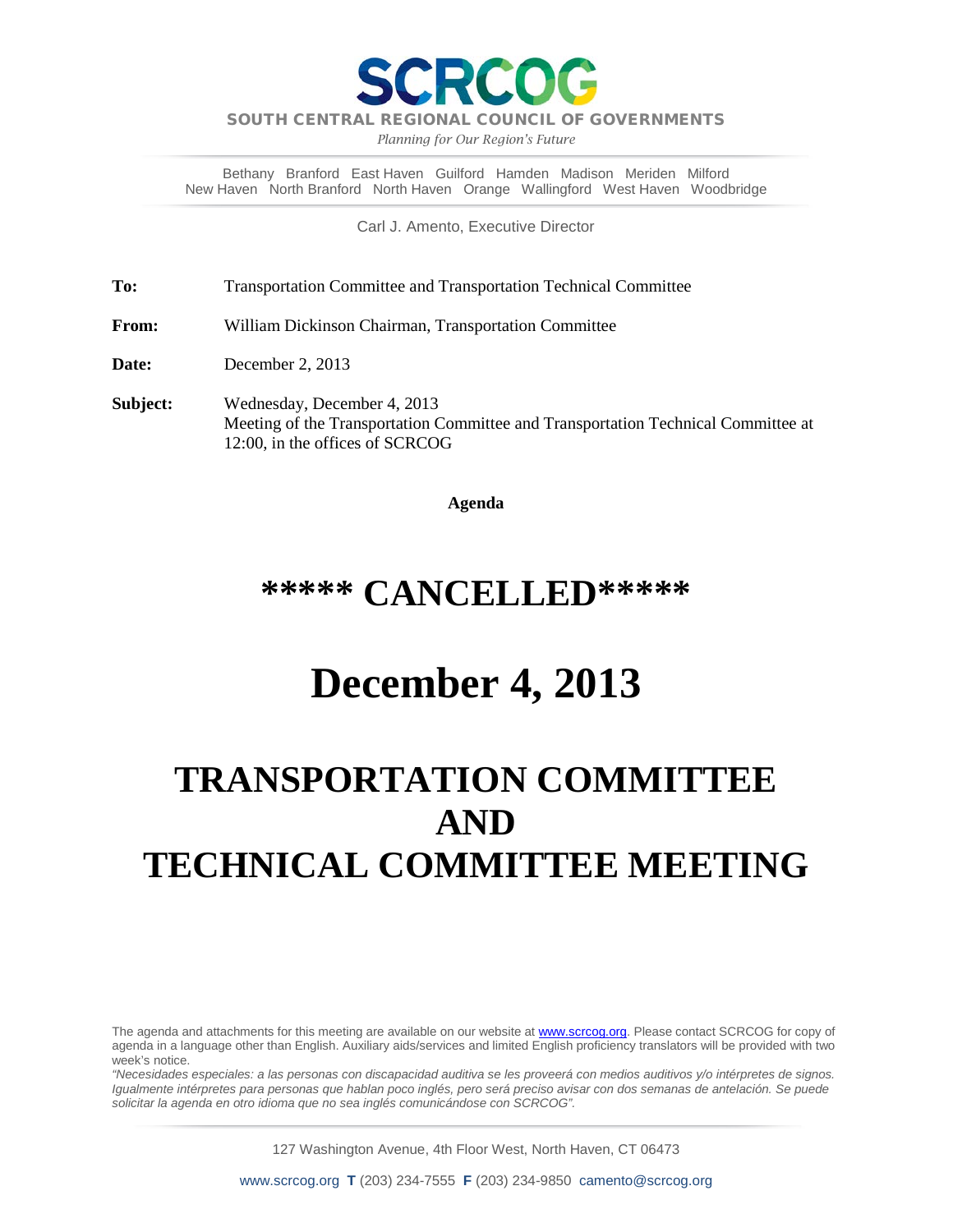SOUTH CENTRAL REGIONAL COUNCIL OF GOVERNMENTS

PCC

*Planning for Our Region's Future*

Bethany Branford East Haven Guilford Hamden Madison Meriden Milford New Haven North Branford North Haven Orange Wallingford West Haven Woodbridge

Carl J. Amento, Executive Director

Transportation and Transportation Technical Committee Distribution List *All Receiving Agenda Notice via Email or Fax Agenda at SCRCOG's Web Site: www.scrcog.org* **December 4, 2013** *Municipalities*  Bethany: S. Huxley, A. Marek, A. Green<sup>1</sup> Branford: C. Andres, J. Plazia $k<sup>1</sup>$ East Haven: J. Maturo, K. White<sup>1</sup> Guilford: J. Mazza, G. Kral, M. Damiani, J. Portley<sup>1</sup> Hamden: S. Jackson, L. Creane, R. Roscow, E. Fuller, T. Wydra, B. Brinton<sup>1</sup> Madison: F. McPherson, M.  $\text{Ott}^1$ Meriden: M. Rohde, D. Caruso, L. Kendzior, D. Brunet, A. Swanson, B. Bass<sup>1</sup> Milford: B. Blake, D. Sulkis, B. Kolwicz, D. Holden, G. Wassmer<sup>1</sup> New Haven: J. DeStefano, K.Murphy, R. Miller<sup>1</sup>, K. Gilvarg, B. Notghi, M Piscitelli, J Travers North Branford: K. Weiss<sup>1</sup>, C. Zebb, M. Paulhus North Haven: M. Freda, A. Fredricksen, B. Cummings, J Bodwell<sup>1</sup> Orange: P. Dinice, S. Savarese Wallingford: W. Dickinson, J. Thompson<sup>1</sup> West Haven: M. Allen, A. Quadir<sup>1</sup>, B. Sabo, Woodbridge: J. Hellauer, P. Rubens-Dahl, W. Connors<sup>1</sup> 1 *voting Technical Transportation Committee member appointed by chief elected official*

## *Others*

The Advisor Amity Observer Center for Disability Rights: M. Gallucci ConnDOT: M. Rolfe, G. Wright, D. Larosa, J Redeker, R. Etuka, K. Chukwa, M. Salter, P. Zapatrick Connecticut League of Women Voters (New Haven Chapter): N. Ciarleglio Connecticut Post Connecticut Public Broadcasting Connecticut Transit: P. Fry, S. Willis, B. Diggs CTRIDES: P. Hypolite Fay, Spofford & Thorndike: G. Lindsay FHWA: Eloise Powell, Amy Jackson-Grove Fox Connecticut Greater New Haven Chamber of Commerce: T. Rescigno, L. DiCocco-Beauton Greater New Haven Convention and Visitors Bureau: G. Kozlowski